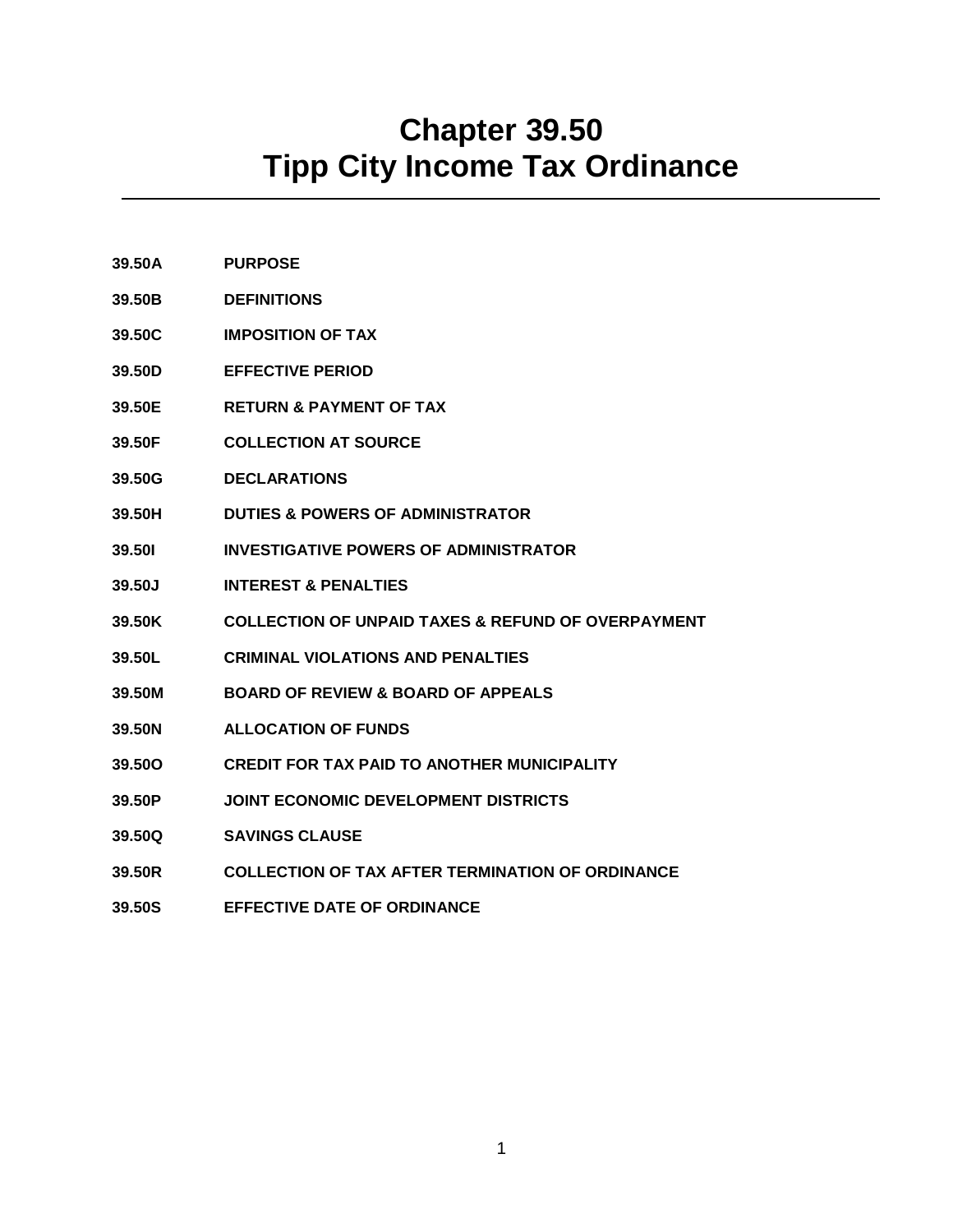## **39.50A PURPOSE**

- 1. To provide funds for the purposes of general municipal operations, maintenance, new equipment, extension and enlargement of municipal services and facilities and capital improvements of the City of Tipp City, there shall be, and is hereby levied, a tax on salaries, wages, commissions and other compensation, and on net profits as hereinafter provided.
- 2. To provide funds for capital improvement purposes for the City of Tipp City, there shall be, and is hereby levied a tax on salaries, wages, commissions, and other compensation, and on net profits as herein provided.

#### **39.50B DEFINITIONS**

As used in this chapter, the following words shall have the meaning ascribed to them in this section, except as and if the context clearly indicates or requires a different meaning.

- **1. ADMINISTRATOR OF TAXATION (ALSO REFERRED TO AS ADMINISTRATOR) -** The Administrator of Taxation of the City of Tipp City, Ohio or the person executing the duties of the aforesaid administrator of Taxation.
- **2. ASSOCIATION** A partnership, limited partnership, limited partnership association, professional association, partnership with limited liability, limited liability company, unincorporated association, business trust, real estate investment trust, joint venture, or any other form of unincorporated enterprise, owned by two (2) or more persons.
- **3. BOARD OF REVIEW** The Board created by and constituted as provided in SECTION 39.50M(1) of this chapter.
- **4. BOARD OF TAX APPEALS** The Board created by and constituted as provided in SECTION 39.50M(2) of this Ordinance.
- **5. BUSINESS**  An enterprise, activity, profession, or undertaking of any nature conducted for profit or ordinarily conducted for profit, whether by an individual, partnership, association, corporation, trust, or any other entity.
- **6. CORPORATION** A corporation or joint stock association organized under the laws of the United States, the State of Ohio, or any other state, territory, or foreign country, or dependency.
- **7. DOMICILE** A principal residence that the taxpayer intends to use for an indefinite time and to which whenever they are absent they intend to return. A taxpayer has only one domicile even though they may have more than one residence.
- **8. EMPLOYEE**  One who works for wages, salary, commission or other type of compensation in the service of an employer.
- **9. EMPLOYER** An individual, partnership, association, corporation, governmental body, unit or agency, or any other entity, whether or not organized for profit, having a place of business or doing business with the City of Tipp City and who or that employs one (1) or more persons on a salary, wage, commission, or other compensation basis.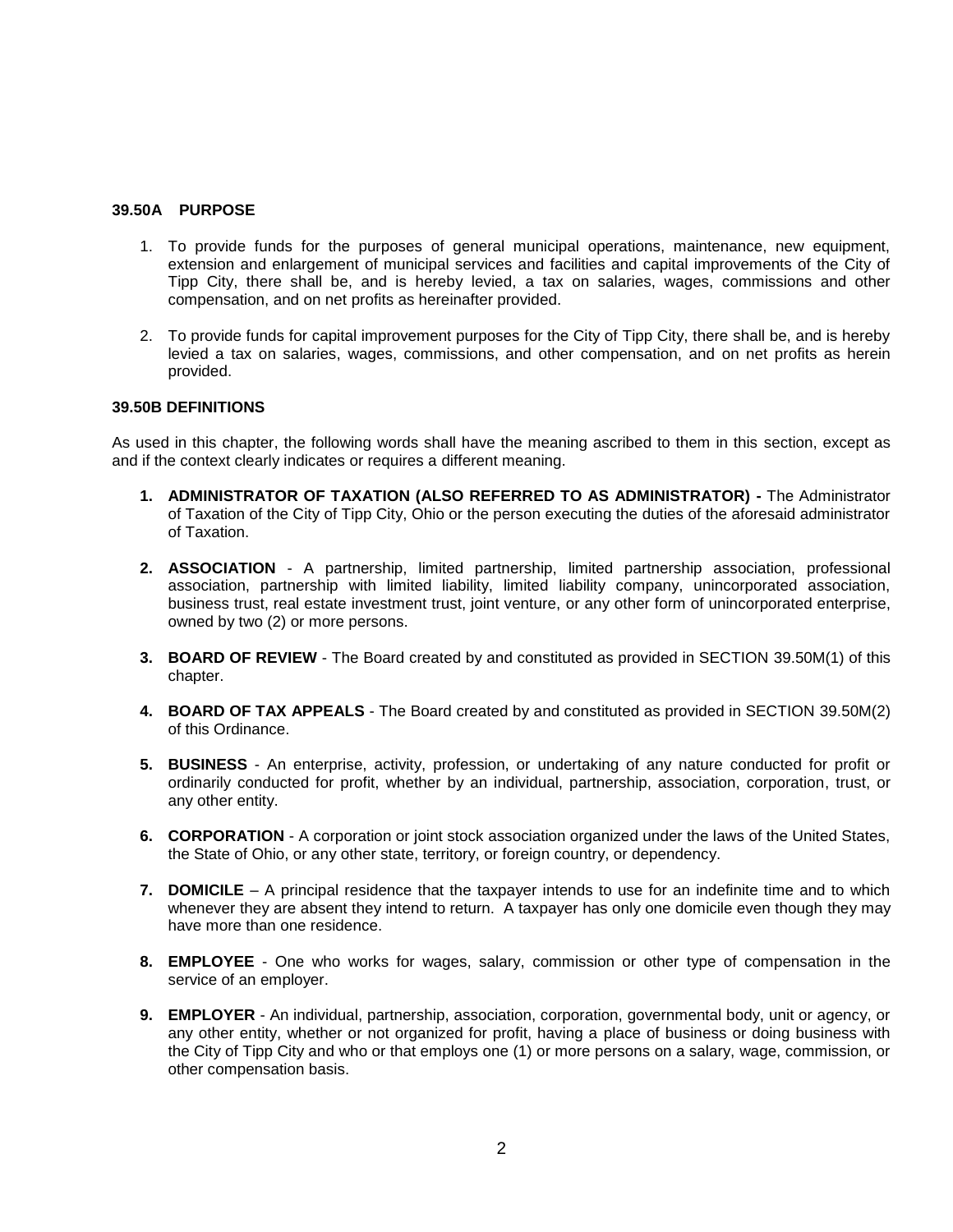- **10. FISCAL YEAR** An accounting period of twelve (12) months or less ending on any day other than December 31st.
- **11. FORM 2106** Internal Revenue Service Form 2106 (or whatever form the IRS uses for this purpose) filed by a taxpayer pursuant to the Internal Revenue Code.
- **12. GENERIC FORM** An electronic or paper form designed for reporting estimated municipal income taxes and annual municipal income tax liability that is not prescribed by a particular municipal corporation for the reporting of that municipal corporation's tax on income.
- **13. GROSS RECEIPTS** The total income from any source whatsoever.
- **14. INTANGIBLE INCOME** Income of any of the following types: income yield, interest, dividends, or other income arising from the ownership, sale, exchange, or other disposition of intangible property including, but not limited to, investments, deposits, money, or credits as those terms are defined in Chapter 5701 of the Ohio Revised Code.
- **15. INTERNAL REVENUE CODE** The Internal Revenue Code of 1986, 100 Stat. 2085, 26 U.S.C. 1, as amended.
- **16. INTERNET** The international computer network of both federal and nonfederal interoperable packet switched data networks, including the graphical sub network known as the World Wide Web.
- **17. NET PROFIT** A net gain from the operation of a business, profession, enterprise or other activity excluding capital gains and losses after provision for all ordinary and necessary expenses, paid or accrued in accordance with the accounting system used by the taxpayer for Federal income tax purposes, adjusted to the requirements of this chapter.
- **18. NON-RESIDENT** Any individual who is not a resident as herein defined.
- **19. NON-RESIDENT UNINCORPORATED BUSINESS ENTITY** An unincorporated business entity not having a place of business within the City of Tipp City.
- **20. OTHER ACTIVITY** Any undertaking, not otherwise specifically defined herein, which is normally entered into for profit, including, but not limited to, rental and personal property and a business conducted by a trust or guardianship estate.
- **21. OTHER PAYER** Any person that pays an individual any item included in the taxable income of the individual, other than the individual's employer or that employer's agent.
- **22. PERSON** Every natural person, partnership, fiduciary, association or corporation. Whenever used in any section prescribing and imposing a penalty, the term "person" includes an officer or employee of a corporation, or a member, partner, or employee of an association, who as such officer, employee, partner, or member is under a duty to perform the act in respect of which the violation occurs.
- **23. PLACE OF BUSINESS** Any bona fide office (other than a mere statutory office), factory, warehouse or other space which is occupied and used by the taxpayer in carrying on any business activity individually or through one or more of their regular employees regularly in attendance.
- **24. RESIDENT**  A person, whether an individual, association, corporation or other entity domiciled in the City of Tipp City. Any person who maintains a place of abode within the City of Tipp City for a total of 183 days or more within any twelve (12) month period shall be deemed a resident.
- **25. RESIDENT UNINCORPORATED BUSINESS ENTITY** An unincorporated business entity having a place of business within the City of Tipp City.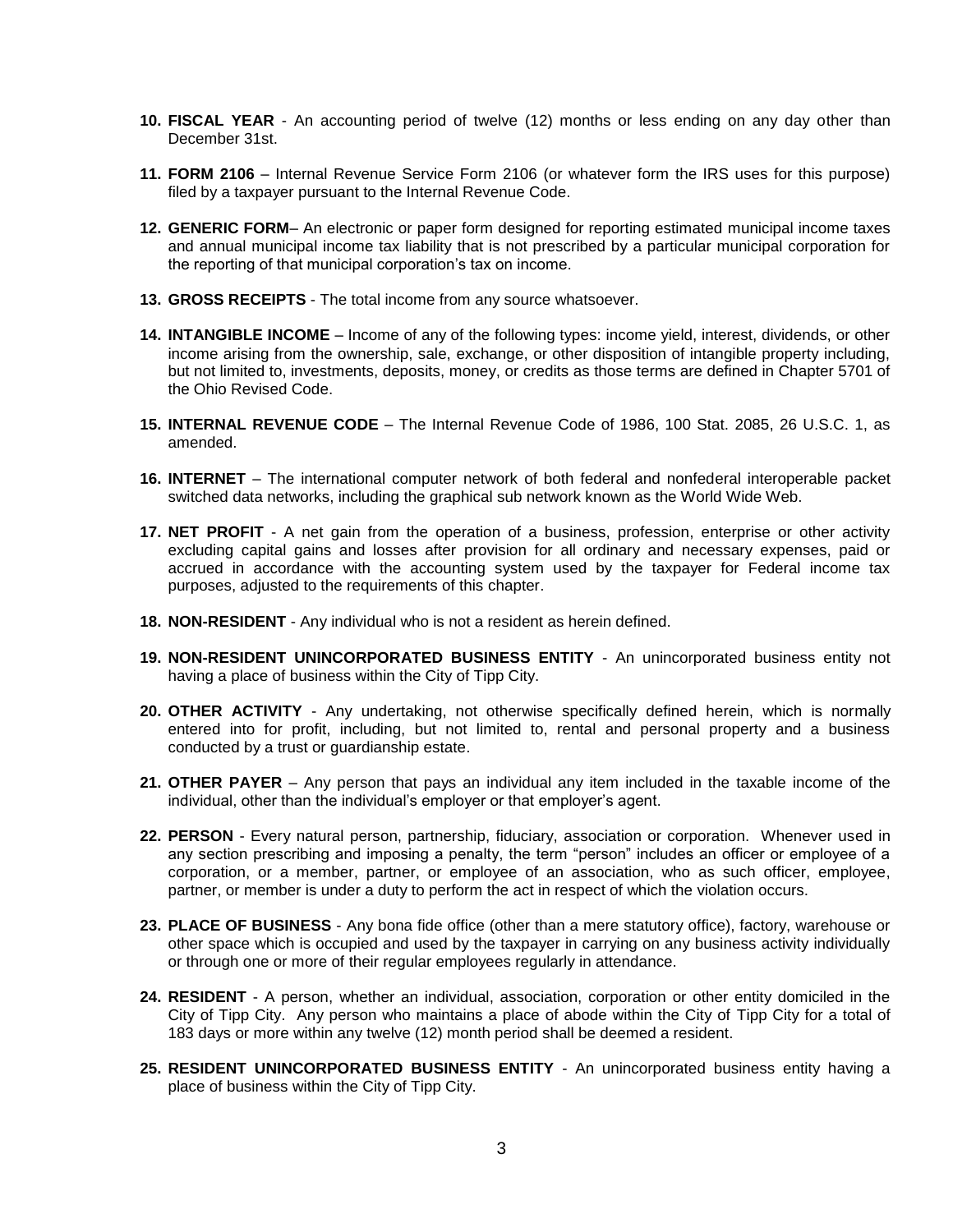- **26. RETURN PREPARER** Any person other than a taxpayer that is authorized by a taxpayer to complete or file an income tax return, report, or other document for or on behalf of the taxpayer.
- **27. SCHEDULE C** Internal Revenue Service Schedule C (or whatever schedule the IRS uses for this purpose) filed by a taxpayer pursuant to the Internal Revenue Code.
- **28. TAXABLE INCOME -** Qualifying wages, salaries and other compensation paid by an employer or employers before any deductions, other than ordinary and necessary business expenses in the same manner as provided by the Internal Revenue Code, and/or net profits as herein defined.
- **29. TAXABLE YEAR -** The calendar year, or the fiscal year upon the basis of which the net profits are to be computed under this chapter and, in the case of a return for fractional part of a year, the period for which such return is required to be made. Unless approved by the Administrator, the taxable year of a wage earner shall be a calendar year.
- **30. TAXPAYER** A person, whether an individual, partnership, association, corporation or other entity, required hereunder to file a return or pay a tax.

The singular shall include the plural, and the masculine shall include the feminine and the neuter.

#### **39.50C IMPOSITION OF TAX.**

- 1. An annual tax for the purposes specified in 39.50A(1), hereof shall be imposed beginning January l, 1973 at the rate of seven-tenths of one per cent (00.7%) per annum, and beginning October 1, 1981, an additional annual tax at the rate of one-tenth of one per cent (00.1%) per annum for the purposes specified in 39.50A(1) shall be imposed. Beginning October 1, 1981, an additional tax for the purpose specified in 39.50A(2), hereof, shall be imposed at the rate of two-tenths of one per cent (00.2%) per annum. Beginning July 1, 2011 and ending June 30, 2021, an additional tax for the purpose specified in 39.50A(2) hereof, shall be imposed at the rate of twenty-five hundredths of one percent (00.25%) per annum. Beginning January 1, 2013 and ending December 31, 2022, an additional tax for the purpose specified in 39.50A(2) hereof, shall be imposed at the rate of twenty-five hundredths of one percent (00.25%) per annum. All taxes herein shall be combined with the combined rate being one and one-half per cent (1.50%) per annum, and levied upon the following:
- a. On all qualifying salaries, wages, commissions and other compensation received during the effective period of the chapter by residents of the City of Tipp City.
- b. On all qualifying salaries, wages, commissions and other compensation received during the effective period of the chapter by non-residents for work done or services performed or rendered in the City of Tipp City.
- c. 1. On the portion attributable to the City of Tipp City of the net profits earned, and accrued or received during the effective period of the chapter of all resident associations, unincorporated businesses, professions or other entities, derived from sales made, work done, services performed or rendered and business or other activities conducted in the City of Tipp City.

2. On the portion of the distributive share of the net profits earned, and accrued or received during the effective period of this chapter of a resident partner or owner of a resident unincorporated business entity not attributable to the City of Tipp City upon which the tax was not paid by the entity.

d. 1. On the portion attributable to the City of Tipp City of the net profits earned, and accrued or received during the effective period of this chapter of all non-resident association, unincorporated businesses, professions or other entities, derived from sales made, work done or services performed or rendered and business or other activities conducted in the City of Tipp City, whether or not such association or other unincorporated business entity has an office or place of business in the City of Tipp City.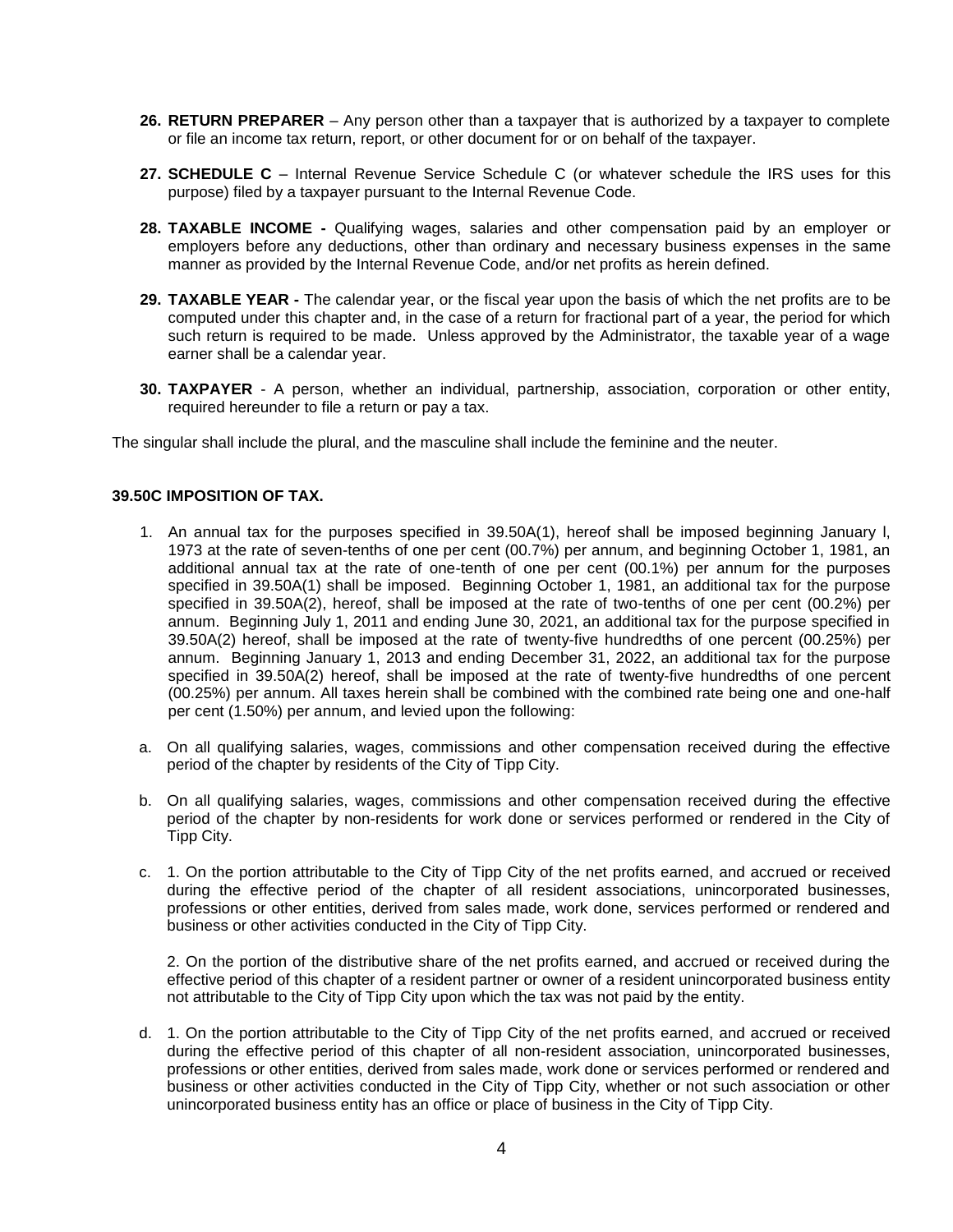2. On the portion of the distributive share of the net profits, earned, and accrued or received during the effective period of this chapter of a resident partner or owner of a non-resident association or other unincorporated business entity not attributable to the City of Tipp City on which the tax was not paid by the entity.

- e. On the portion attributable to the City of Tipp City of the net profits earned, and accrued or received during the effective period of this chapter of all corporations derived from sales made, work done, services performed or rendered and business or other activities conducted in the City of Tipp City, whether or not such corporations have a place of business in the City of Tipp City
- 2. The portion of the entire net profits of a taxpayer to be allocated as having been derived from within the City of Tipp City, in the absence of actual records, thereof, shall be determined as follows:

Multiply the entire net profits by a business allocation percentage to be the average ratio of:

a. The average net book value of the real and tangible personal property owned or by the taxpayer in the business or profession in the City of Tipp City during the taxable period to the average net book value of all the real and tangible personal property owned or used by the taxpayer in the business or profession during the same period, wherever situated.

As used in the preceding paragraph, real property shall include property rented or leased by the taxpayer and the value of such property shall be determined by multiplying the annual rental thereon by eight (8).

- b. Wages, salaries, and other compensation paid during the taxable period to persons employed in the business or profession for services performed in the City of Tipp City to wages, salaries, and other compensation paid during the same period to persons employed in the business or profession, wherever their services are performed.
- c. Gross receipts of the business or profession from sales made and services performed during the taxable period in the City of Tipp City to gross receipts of the business or profession during the same period from sales and services, wherever made or performed.

In the event that the foregoing allocation formula does not produce an equitable result, another basis may, under uniform regulations, be substituted so as to produce such result.

As used in paragraph 2(c) of this Section, "sales made in the City of Tipp City" mean:

- a. All sales of tangible personal property which is delivered within the City of Tipp City regardless of where title passes if shipped or delivered from a stock of goods within the City of Tipp City.
- b. All sales of tangible personal property which is delivered within the City of Tipp City regardless of where title passes even though transported from a point outside the City of Tipp City if the taxpayer is regularly engaged through its own employees in the solicitation or promotion of sales within the City of Tipp City and the sales result from such solicitation or promotion.
- c. All sales of tangible personal property which is shipped from a place within the City of Tipp City to purchasers outside of the City of Tipp City regardless of where title passes if the taxpayer is not, through its own employees, regularly engaged in the solicitation or promotion of sales at the place where delivery is made.
- 3. For the purpose of this Section, the taxable base shall be determined in accordance with Federal Tax interpretations, when applicable, and with the accounting method used by the taxpayer for Federal income taxes adjusted to the requirements of this chapter.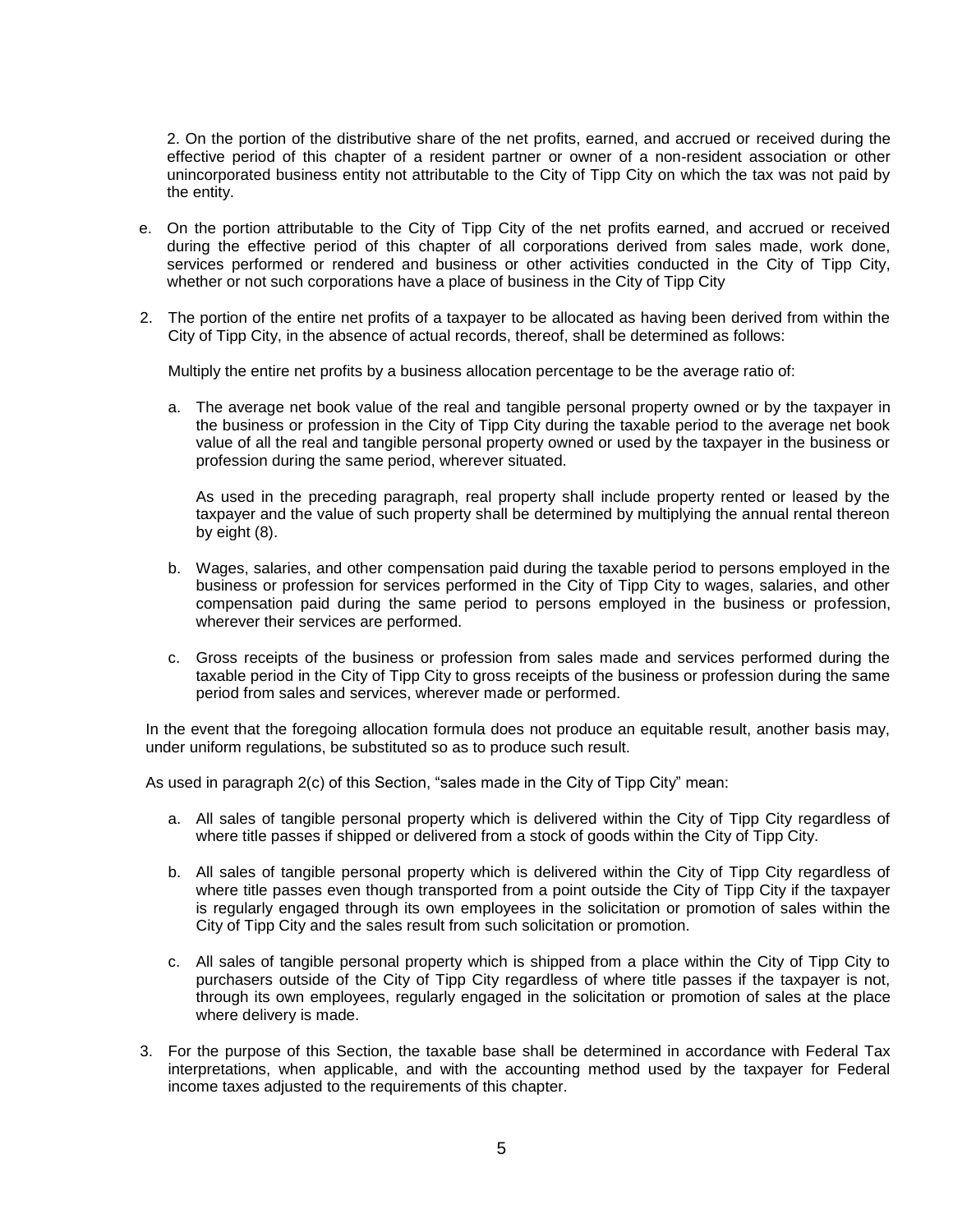## 4. CONSOLIDATED RETURNS

Filing of consolidated returns may be permitted or required in accordance with Rules and Regulations by the Administrator.

Allocation of income and deductions between related taxpayers; in the case of a corporation that carries on transactions with its stockholders or with other corporations related by stock ownership, interlocking directorates, or some other method, or in case any person operates a division branch factory, office, laboratory or activity with the City of Tipp City constituting a portion only of its total business, the Administrator may require such additional information as is deemed necessary to ascertain whether net profits are properly allocated to the City of Tipp City. If the Administrator finds net profits are not properly allocated to the City of Tipp City by reason of transactions with stockholders or with other corporations related by stock ownership, interlocking directorates or transactions with such division, branch, factory, office, laboratory or activity or by some other method, they shall make such allocation as is deemed appropriate to produce a fair and proper allocation of net profits to the City of Tipp City.

#### 5. EXCEPTIONS

The tax provided for herein shall not be levied upon:

- 1. Pay or allowances of active members of the Armed Forces of the United States, or the income of religious, fraternal, charitable, scientific, literary or educational institutions to the extent that such income is derived from tax exempt real estate, tax exempt tangible or intangible property or tax exempt activities.
- 2. Poor relief, unemployment insurance benefits, old age pensions or similar payments including disability benefits received from local, State or Federal governments or charitable, religious or educational organizations.
- 3. Proceeds of insurance paid by reason of the death of the insured; pensions, disability benefits, annuities or gratuities not in the nature of compensation for services rendered from whatever source derived.
- 4. Receipts from seasonal or casual entertainment, amusements, sports events and health and welfare activities when any such are conducted by bona fide charitable, religious or educational organizations and associations.
- 5. Personal earnings of all persons under sixteen (16) years of age.
- 6. Compensation paid under section 3501.28 or 3501.36 of the Ohio Revised Code to a person serving as a precinct official, to the extent that such compensation does not exceed one thousand dollars (\$1,000) annually. Such compensation in excess of one thousand dollars (\$1,000) may be subject to taxation. The payer of such compensation is not required to withhold Tipp City income tax from that compensation.
- 7. The income of a public utility when that public utility is subject to the tax levied under section 5727.24 or 5727.30 of the Ohio Revised Code, except starting January 1, 2002, the income of an electric company or combined company, as defined in section 5727.01 of the Ohio Revised Code, may be taxed by a municipal corporation subject to Chapter 5745 of the Ohio Revised Code.
- 8. On and after January 1, 2001, compensation paid to a nonresident individual for personal services performed within the City of Tipp City, performs such personal services in the City of Tipp City on twelve (12) or fewer calendar days in which salary, wage, or compensation is earned in the calendar year, and if the individual is an employee, the principal place of business of the individual's employer is located outside the City of Tipp City, shall be exempt from the Tipp City income tax. This does not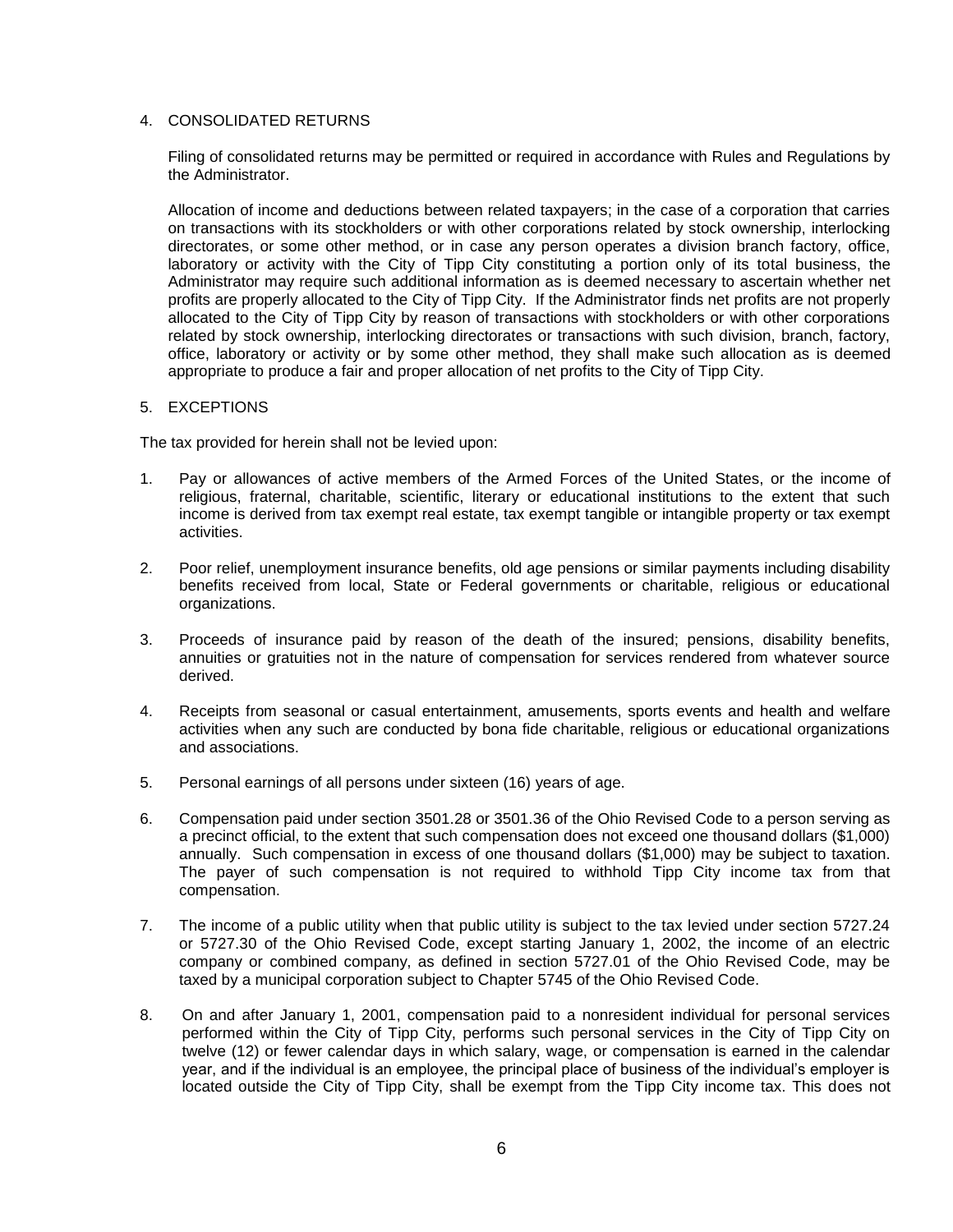apply to professional entertainers or professional athletes or to promoters of professional entertainment or sports events and their employers, as reasonably defined by the City of Tipp City.

- 9. Gains from involuntary conversion, cancellation of indebtedness, interest on Federal obligations, items of income already taxed by the State of Ohio from which the City of Tipp City is specifically prohibited from taxing, and income of a decedent's estate during the period of administration (except such income from the operation of a business).
- 10. Alimony received.

# **39.50D EFFECTIVE PERIOD**

- 1. The first seven-tenths of one per cent (00.7%) shall be levied, collected and paid with respect to the salaries, wages, commissions and other compensation received and shall be levied with respect to the net profits of businesses, professions or other activities earned, and accrued or received on and after January 1, 1973.
- 2. The next three-tenths of one per cent (00.3%) shall be levied, collected and paid with respect to the salaries, wages, commissions and other compensation received and shall be levied with respect to the net profits of businesses, professions or other activities earned, and accrued or received on and after October 1, 1981.
- 3. The next twenty-five hundredths of one percent (00.25%) shall be levied, collected and paid with respect to the salaries, wages, commissions and other compensation received and shall be levied with respect to the net profits of businesses, professions or other activities earned, and accrued or received on and after July 1, 2011 ending June 30, 2021.
- 4. The next twenty-five hundredths of one percent (00.25%) shall be levied, collected and paid with respect to the salaries, wages, commissions and other compensation received and shall be levied with respect to the net profits of businesses, professions or other activities earned, and accrued or received on and after January 1, 2013 ending December 31, 2022.
- 5. The total tax rate is one and one-half per cent (1.50%) on and after July 1, 2011 and until June 30, 2021 when it reverts to one and twenty-five hundredths of one percent (1.25%) and then until December 31, 2022 when it reverts to one percent (1.00%) which is an ongoing rate thereafter.

#### **39.50E RETURN AND PAYMENT OF TAX**

- 1. Each person who engages in business or other activity or whose salary, wage, commission or other compensation is subject to the tax imposed by this chapter, shall, whether or not a tax be due thereon, make and file a return on or before April 15 of the year following the effective date of this chapter, and on or before April 15 of each year thereafter. When the return is made for a fiscal year or other period different from the calendar year, the return shall be filed on or before the fifteenth (15<sup>th</sup>) day of the fourth month following the end of such fiscal year or period. The Administrator is hereby authorized to provide by regulation that the return of an employer or employers, showing the amount of tax deducted by said employer or employers from the salaries, wages, commissions or other compensation of an employee, and paid to the Administrator may be accepted as the return required of an employee whose sole income, subject to tax under this chapter, is such salaries, wages, commissions or other compensation.
- 2. The return shall be filed with the Administrator on a form or forms furnished by or obtainable upon request from the Administrator setting forth:
	- a) The aggregate amounts of salaries, wages, commissions and other compensation received and gross income from business, profession or other activity, less allowable expenses incurred in the acquisition of such gross income earned during the preceding year and subject to said tax; and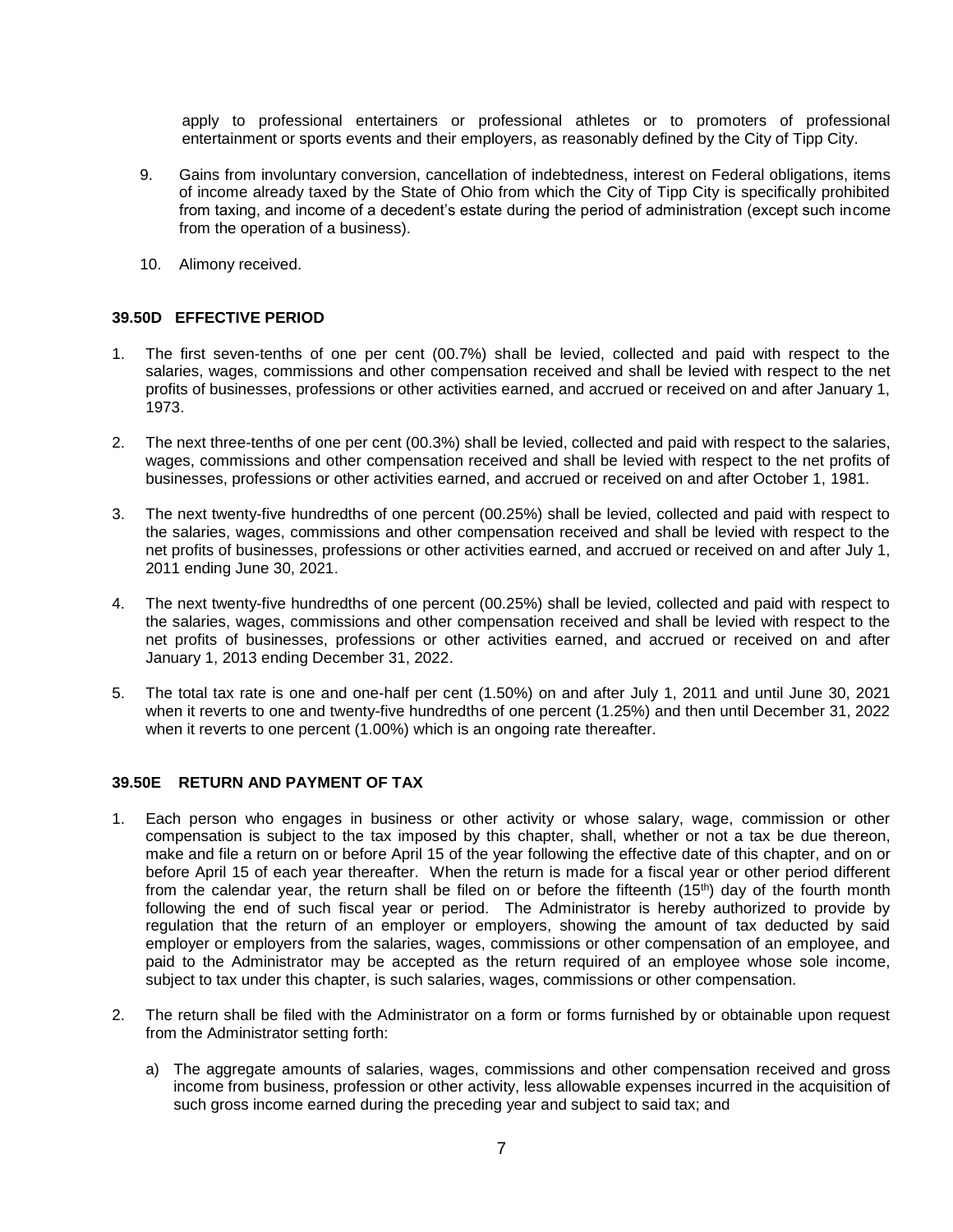- b) The amount of the tax imposed by this chapter on such earnings and profits; and
- c) Such other pertinent statements, information returns, or other information as the Administrator may require.
- 3. The Administrator may extend the time for filing of the annual return upon the request of the taxpayer for a period not to exceed six (6) months, or one (1) month beyond any extension requested of or granted by the Internal Revenue Service for the filing of the Federal Income Tax Return.
- 4. 1. The taxpayer making a return shall, at the time of filing thereof, pay to the Administrator the amount of taxes shown as due thereon; provided, however, that credit shall be allowed for:
	- a) Any portion of the tax so due which shall have been deducted at the source pursuant to the provisions of Section 39.50F of this chapter; and
	- b) Any portion of said tax which shall have been paid by the taxpayer pursuant to the provisions of Section 39.50G of this chapter; and
	- c) Credit to the extent allowed by Section 39.50O hereof for tax paid to another municipality
	- 2. Subject to the limitation contained in Section 39.50K of this chapter, any taxpayer who has overpaid the amount of tax to which the City of Tipp City is entitled under the provision of this chapter may have such overpayment applied against any subsequent liability hereunder or, at their election as indicated on the return, such overpayment (or part thereof) shall be refunded.
- 5. A. AMENDED RETURNS: Where necessary an amended return must be filed in order to report additional income and pay any additional tax due, or claim a refund of tax overpaid, subject to the requirements and limitations contained in Section 39.50K and Section 39.50O. Such amended returns shall be on a form obtainable on request from the Administrator. A taxpayer may not change the method of accounting or apportionment of net profits after the due date for filing the original return.

B. Within three (3) months from the final determination of any Federal, State, or other Municipal income tax liability affecting the taxpayer's City of Tipp City tax liability, such taxpayer shall make and file an amended City of Tipp City return showing income subject to the City of Tipp City tax based upon such final determination of Federal tax liability and pay any additional tax shown due thereon or make claim for refund of any overpayment.

6. Information returns, schedules and statements required to support tax returns, which are incomplete without such information, shall be filed within the time limits set forth for the filing of the tax returns and the failure to file such information returns, schedules and statements shall be deemed to be a violation of this chapter. Provided, however, that the taxpayer shall have ten (10) days after notification by the Administrator, or their authorized representative, to file the items required by this paragraph,

## **39.50F COLLECTION AT SOURCE**

1. A. Each employer shall at the time of the payment of any salary, wage, commission or other compensation deduct the tax referenced in Section 39.50C(1) related to the gross salaries, wages, commissions or other compensation due by the said employer to their employees who are subject to the provisions of this chapter. In making such deduction at the time of payment, the employer shall compute the tax to the nearest full cent so that mills of five (5) or more shall be increased to the next full cent and mills less than five (5) shall be dropped. No person shall be entitled to a refund merely because such rounding off of the tax results in an apparent overpayment based on his total earnings. Each employer shall, on or before the fifteenth (15<sup>th</sup>) day of each month, make a return and pay to the Administrator, the tax withheld during the preceding month. Provided however, the Administrator shall have the authority to approve the filing of returns and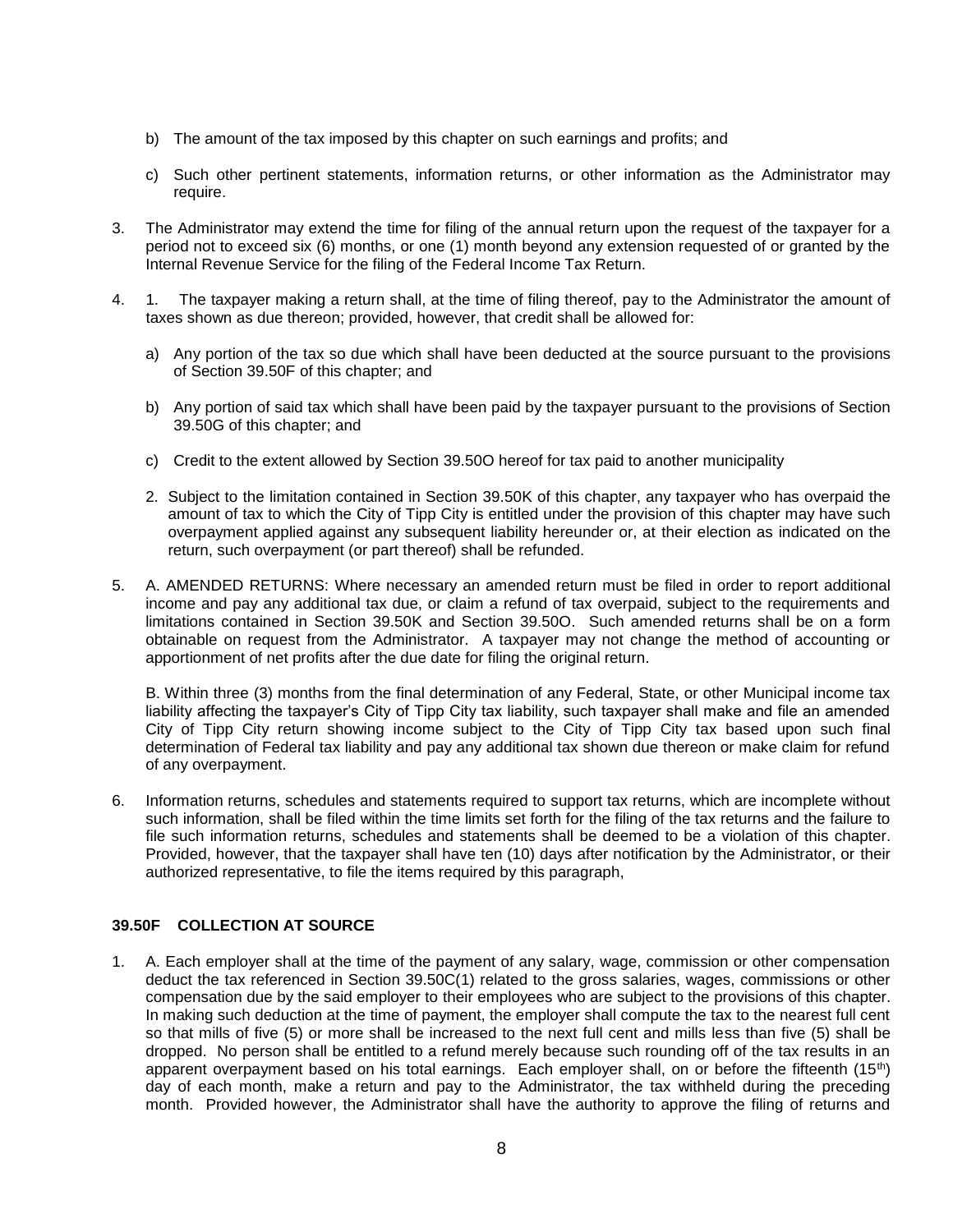payment of the tax withheld on a quarterly basis. In such case, the employer shall, on or before the last day of each month following the calendar quarters ending March 31, June 30, September 30, and December 31, make a return and pay to the Administrator the tax withheld during the preceding calendar quarter. Such approval for quarterly filings and payments may be withdrawn by the Administrator when it is to the best interest of the City of Tipp City to do so. The administrator shall provide by regulation, the manner in which such approval is to be granted or withdrawn.

B. The employer shall be liable for the payment of the tax, required to be deducted and withheld, whether or not such tax has in fact been withheld.

- 2. Such employer in collecting said tax shall be deemed to hold the same, until payment is made by such employer to the City of Tipp City, as Trustee for the benefit of the City of Tipp City and any such tax collected by such employer from his employees shall, until the same is paid to the City of Tipp City, be deemed a trust fund in the hands of such employer.
- 3. No person shall be required to withhold the tax on the wages or other compensation paid domestic servants employed exclusively in or about such person's residence, even though such residence is in the City of Tipp City, but such employee shall be subject to all of the requirements of this chapter.
- 4. On or before February 28 of each year, each employer shall file a withholding return on a form prescribed by and obtainable upon request from the Administrator setting forth the names and addresses of all employees from whose compensation the tax was withheld during the preceding calendar year and the amount of tax withheld from their employees and such other information as may be required by the Rules and Regulations adopted by the Administrator.

## **39.50G DECLARATIONS**

- 1. Every person who anticipates the receipt of any taxable income which is not subject to Section 39.50F hereof, or who engages in any business, profession, enterprise, or activity subject to the tax imposed by Section 39.50C hereof, shall file a declaration setting forth such person's estimated taxable income together with any estimated tax due thereon, if any, provided, however, if a person's income is wholly from wages from which the tax will be withheld and remitted to the City of Tipp City in accordance with Section 39.50F hereof, such person need not file a declaration.
- 2. A. Such declaration shall be filed on or before April 15 of each year during the life of this chapter, or within four (4) months after the date the taxpayer becomes subject to the provisions of this chapter.

B. Those taxpayers reporting on a fiscal year basis shall file a declaration on or before the fifteenth (15<sup>th</sup>) day of the fourth month after the beginning of each fiscal year or period.

- 3. A. Such declaration shall be filed upon a form furnished by or obtainable upon request from the Administrator, provided however, credit shall be taken for the City of Tipp City tax to be withheld from any portion of such income to determine the estimated tax due. In accordance with the provisions at Section 39.50O hereof, credit may be taken for tax to be paid to or to be withheld and remitted to another taxing municipality.
	- B. The original declaration (or subsequent amendment thereof) may be amended at any time.

C. An amended declaration must be filed and paid on or before January 31st, or the date fixed by regulation, if it appears that the original declaration made for such taxable year underestimated the taxpayer's income by ten per cent (10%) or more. Returns filed that do not meet this requirement will be subject to the interest and penalty provisions of Section 39.50J X hereof.

4. For individuals, such declaration of net estimated tax to be paid to the City of Tipp City shall be accompanied by a payment of at least one-fourth (1/4) of the estimated annual tax less credit and at least a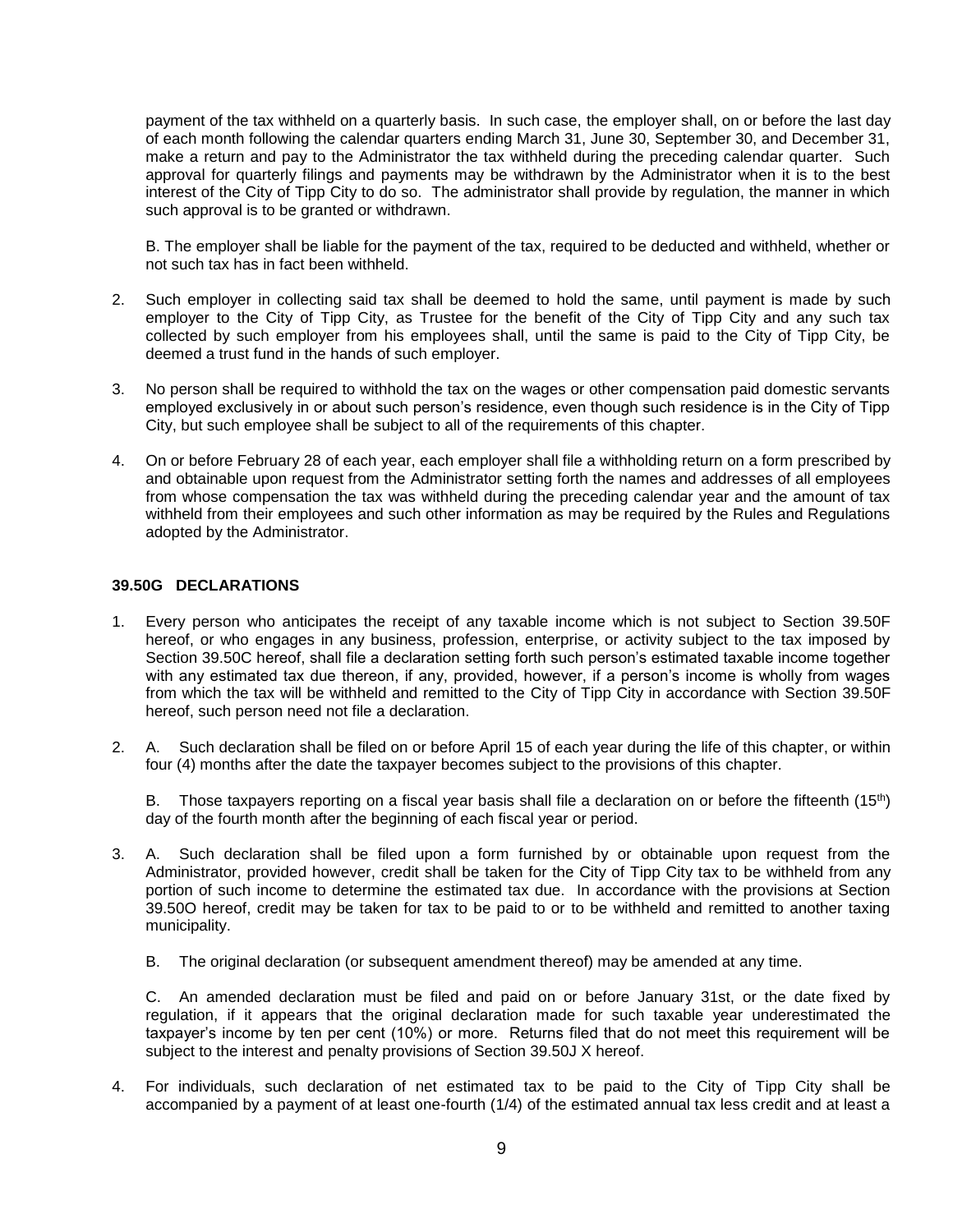similar amount shall be paid on or before the last day of the seventh (July), tenth (October) and thirteenth (January) months after the beginning of the taxable year. Provided, however, that in case an amended declaration has been filed, the unpaid balance shown due thereon shall be paid in equal installments on or before the remaining payment dates.

5. 1. For non-individuals (Corporations, Partnerships, S Corps, LLC's, etc.), such declaration of net estimated tax to be paid to the City of Tipp City shall be accompanied by a payment of at least one-fourth (1/4) of the estimated annual tax less credit and at least a similar amount shall be paid on or before the fifteenth (15th) day of the sixth (6<sup>th</sup>), ninth (9<sup>th</sup>), and twelfth (12<sup>th</sup>) months after the beginning of the taxable year. Provided, however, that in case an amended declaration has been filed, the unpaid balance show due thereon shall be paid in equal installments on or before the remaining payment dates.

2. Provided further, however, that the last quarterly payment of estimated tax need not be made if the taxpayer files his final return and pays the balance of the tax due thereon within forty-five (45) days following the end of his taxable year.

6. On or before the fifteenth (15th) day of the fourth month of the calendar or fiscal year following that for which such declaration or amended declaration was filed, an annual return shall be filed and any balance which may be due the City of Tipp City shall be paid therewith in accordance with the provisions of Section 39.50E hereof.

## **39.50H DUTIES AND POWERS OF THE ADMINISTRATOR OF TAXATION**

1. A. It shall be the duty of the Administrator to receive the tax imposed by this chapter in the manner prescribed herein from the taxpayers; to keep an accurate record thereof; and to report daily all monies so received.

B. It shall be the duty of the Administrator to enforce payment of all taxes owing the City of Tipp City, to keep accurate records for a minimum of five (5) years showing the amount due from each taxpayer required to file a declaration or make any return, including taxes withheld, and to show the dates and amounts of payments thereof.

2. A. The Administrator is hereby charged with the enforcement of the provisions of this chapter, and is hereby empowered, subject to the approval of the Board of Review, to adopt and promulgate and to enforce rules and regulations relating to any matter or thing pertaining to the collection of taxes and administration and enforcement of the provisions of this chapter, including provisions for the re-examination and correction of returns.

B. The Administrator shall make electronic versions of any rules, regulations, or ordinances governing the income tax available to the public through the internet, and shall comply with the provisions of Ohio Revised Code Section 718.07.

3. In any case where a taxpayer or employer has failed to file a final return or has filed a return which does not show the proper amount of tax due, the Administrator may assess the amount of tax appearing to be due, together with interest and penalties thereon, if any, in the following manner:

A. General Provisions.

1. If the Administrator determines that any taxpayer subject to the provisions of this chapter has a tax liability for which they have filed no return or has filed an incorrect return and/or has failed to pay the full amount of tax due, the Administrator shall issue a proposed assessment showing the amount of tax due, together with any penalty and interest that may have accrued thereon.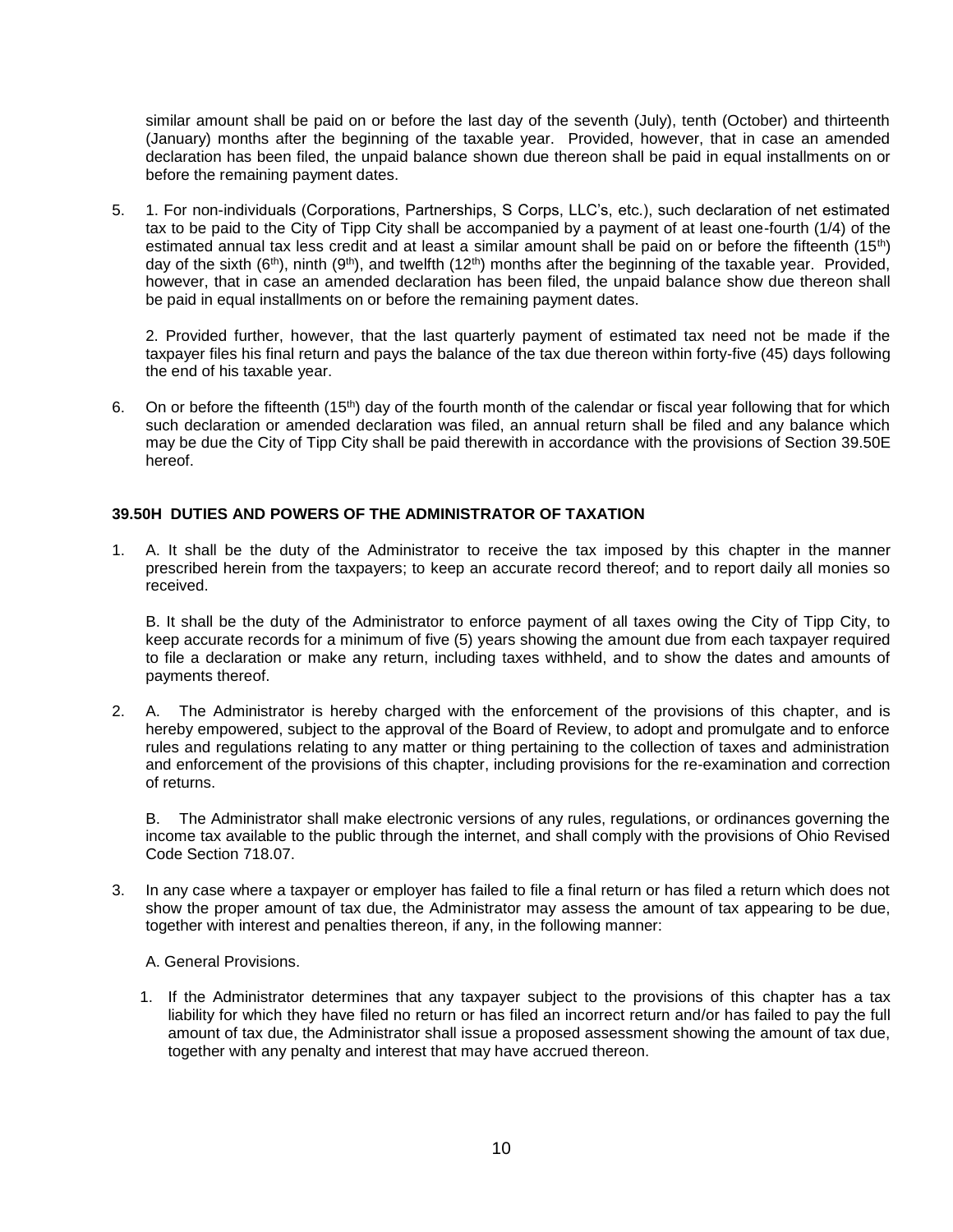- a. Such proposed assessment shall be served upon the taxpayer in person or by mailing to his last known address. Proof of mailing furnished by the U.S. Post Office shall be presumptive proof of receipt thereof by the addressee.
- b. A taxpayer may, within fifteen (15) days after the date the proposed assessment was served or mailed, file a written protest with the Administrator. Within fifteen (15) days after receipt of the protest, the Administrator shall give the taxpayer an opportunity to be heard; provided, further, that the Administrator may extend the date of hearing for good cause shown. After the hearing the Administrator shall withdraw the assessment or shall adjust or reaffirm the assessment and it shall then become final. If no protest is filed as herein provided, such proposed assessment shall become final fifteen (15) days after being served.
- 2. After a proposed assessment becomes final, notice of such final assessment shall be issued and shall be served in the same manner as a proposed assessment.
	- a. A taxpayer shall have thirty (30) days after the date the final assessment was served or mailed within which to file written notice of appeal with the Board of Tax Appeals. The request shall state with particularity why the decision should be deemed incorrect or unlawful. Such written notice of appeal shall be filed in a sealed envelope plainly marked "Appeal to Board of Tax Appeals" and mailed or delivered to the Administrator who shall, within five (5) days after receipt thereof, deliver such appeal to the Chairman of the Board of Tax Appeals or, if the Chairman is not available, to the Vice-Chairman.
	- b. The imposition of penalty and interest as prescribed in this chapter is not a sole basis for an appeal.
	- c. The Board of Tax Appeals, upon receipt of a notice of appeal, shall within fifteen (15) days notify the Administrator thereof who shall forward within fifteen (15) days to the Board a certified transcript of all actions taken with respect to said final assessment. Such transcript shall be open to inspection by the appellant and their counsel.
	- d. Any taxpayer, against whom a final assessment has been issued and who has filed a notice of appeal, shall be granted a hearing by the Board of Tax Appeals within forty-five (45) days after the Board receives the request, unless the taxpayer waives a hearing. At such hearing the appellant and the Administrator shall be given opportunity to present evidence relating to said final assessment. The taxpayer may appear before the Board and may be represented by an attorney at law, certified public accountant, or other representative. Within ninety (90) days after the conclusion of such hearing, the Board of Tax Appeals shall affirm, reverse or modify the said final assessment and shall furnish a copy of its decision within fifteen (15) days after issuing a decision in respect thereof to the appellant and the Administrator. The appellant's copy of said decision shall be served in the same manner as herein provided for the serving of assessments.
- 3. When any taxpayer subject to the provisions of this chapter has filed a return indicating the amount of tax due and has failed to pay said tax to the Administrator as required by this chapter, the Administrator need not issue an assessment but may proceed under the provisions of Section 39.50K and Section 39.50L of this chapter.

#### **B. Provisions Affecting Employers**

1. If the Administrator determines that an employer subject to the provisions of this chapter has failed to file a return for tax withheld and/or has failed to pay to the Administrator the full amount of said taxes, the Administrator shall issue a proposed assessment showing the amount of tax due, together with any penalties and interest that may have accrued thereon, and the provisions of Paragraphs 3.A(1) and 3.A(2) of this Section shall then apply.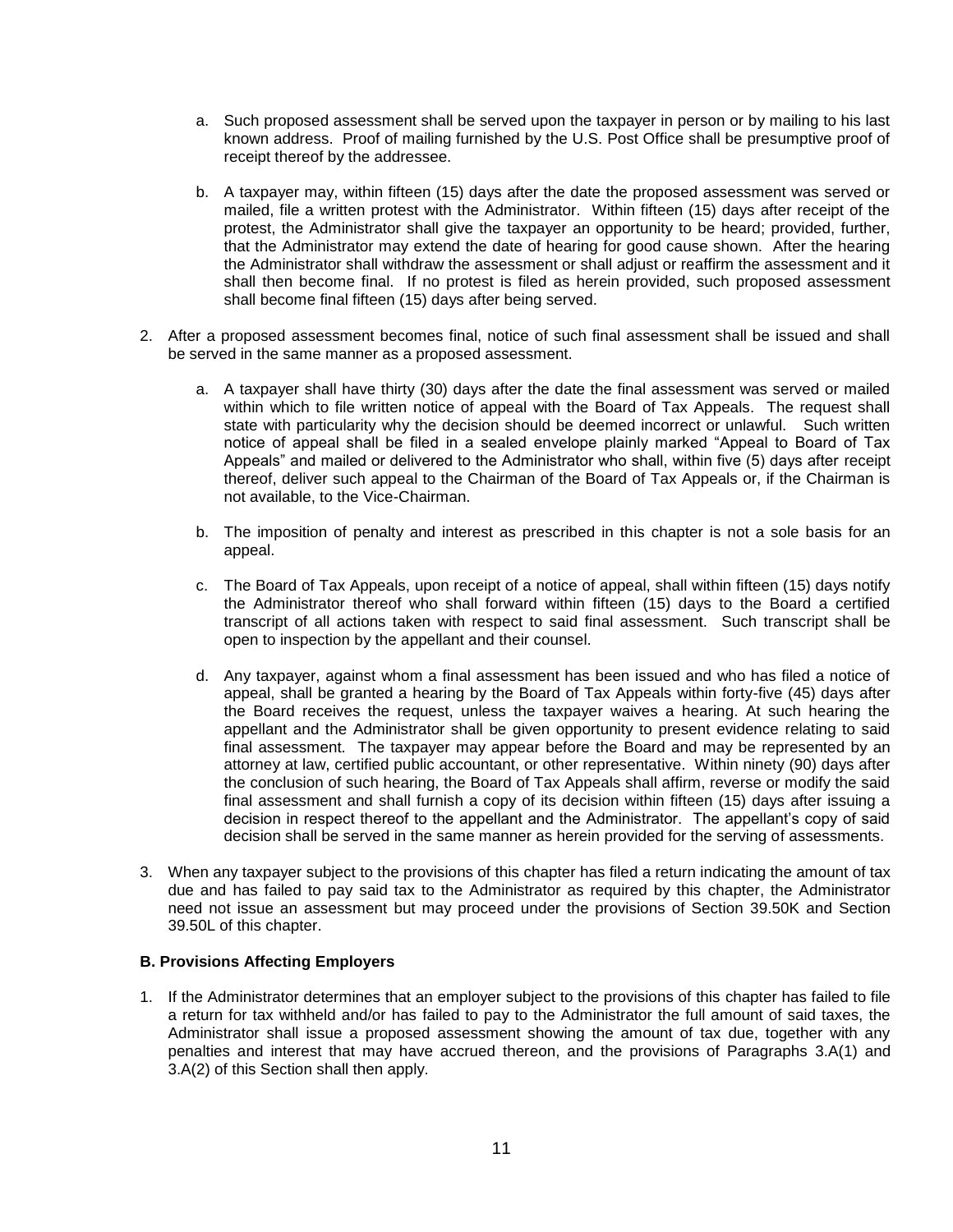- 2. If the Administrator determines that an employer subject to the provisions of this chapter has failed to withhold tax, the Administrator shall issue a proposed assessment showing the tax due, together with any penalties and interest that may have accrued thereon, and the provisions of Paragraphs 3.A(1) and 3.A(2) of this Section shall then apply.
- 3. When an employer subject to the provisions of this chapter has filed a return indicating the amount of tax withheld and has failed to pay said tax to the Administrator as required by this chapter, the Administrator may proceed under the provisions of Section 39.50K and Section 39.50L of this chapter and need not issue an assessment as provided in Paragraphs 3.B(1) and 3.B(2).
- 4. A. Any taxpayer or employer who has not filed a notice of appeal to the Board of Appeals from a final assessment issued against them shall pay the amount thereof within fifteen (15) days after service of such final assessment.

B. Any taxpayer or employer who has filed a notice of appeal to the Board of Tax Appeals from a final assessment issued against them shall pay the amount determined to be due by the Board of Tax Appeals within fifteen (15) days after service of their copy of the decision of the Board.

- 5. The Administrator shall have the authority, when requested by the taxpayer and for good cause shown, to extend the time of making and filing any return whenever they deem it necessary to do so, but not to exceed a period of six (6) months, or one (1) month beyond any extension requested of or granted by the Internal Revenue Service for the filing of the Federal income tax return.
- 6. When an application for deferred payment of tax due is filed by a taxpayer, the Administrator may authorize partial payments of unpaid taxes when, in their judgment, such deferred payments are the best means of accomplishing the intent of this chapter. Provided, however, that the Administrator shall not authorize an extension of time for the payment of said taxes due for more than six (6) months beyond the date of the filing of the application.

#### **39.50I INVESTIGATIVE POWERS OF THE ADMINISTRATOR – PENALTY FOR DIVULGING CONFIDENTIAL INFORMATION.**

- 1. The Administrator, or any authorized employee, is hereby authorized to examine the books, papers, records and copies of Federal income tax returns of any employer or of any taxpayer or person subject to, or whom the Administrator believes is subject to the provisions of this chapter, for the purpose of verifying the accuracy of any return made, or, if no return was made, to ascertain the tax due under this chapter. Every such employer, supposed employer, taxpayer or supposed taxpayer is hereby directed and required to furnish within ten (10) days following a written request by the Administrator, or their duly authorized agent or employee, the means, facilities and opportunity for making such examinations and investigations as are hereby authorized.
- 2. The Administrator is hereby authorized to order any person presumed to have knowledge of the facts to appear before them and may examine such persons, under oath, concerning any income which was or should have been returned for taxation or any transaction tending to affect such income, and for this purpose may compel the production of books, papers, records and copies of Federal income tax returns and the attendance of all persons before them, whether as parties or witnesses, whenever it is believed such persons have knowledge of such income or information pertinent to such inquiry.
- 3. The refusal to produce books, papers, records and copies of Federal income tax returns, or the refusal to submit to such examination by any employer or person subject or presumed to be subject to the tax or by any officer, agent or employee of a person subject or presumed to be subject to the tax or by any officer, agent or employee of a person subject to the tax or required to withhold tax or the failure of any person to comply with the provisions of this Section 39.50I or with an order or subpoena of the Administrator authorized hereby shall be deemed a violation of this chapter, punishable as provided in Section 39.50L hereof.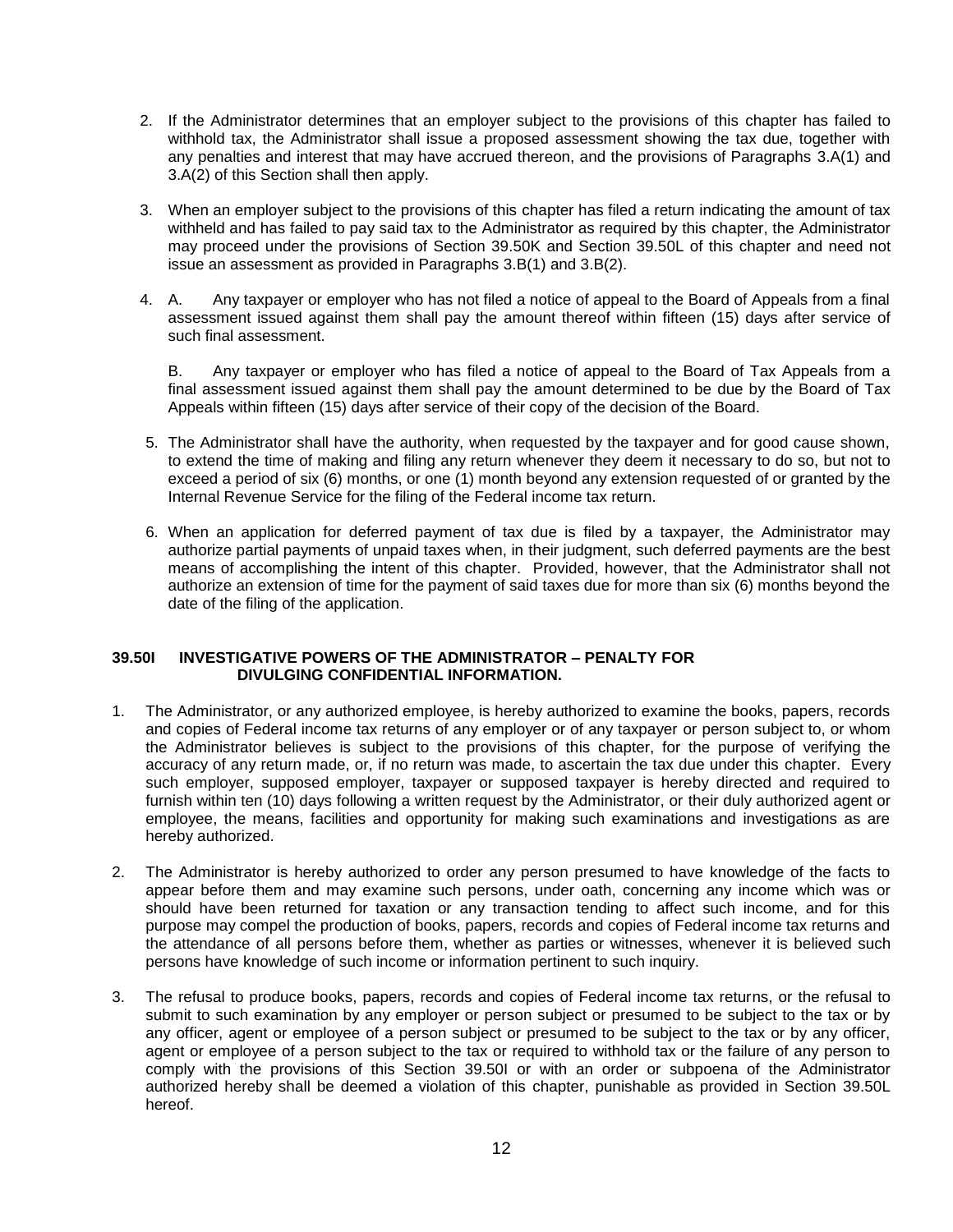4. Any information gained as the result of any returns, investigations, hearings or verifications required or authorized by this chapter shall be confidential, except for official purposes, or except when ordered by a Court of competent jurisdiction. Any person divulging such information in violation of this chapter, shall, upon conviction thereof, be deemed guilty of a first degree misdemeanor and shall be subject to a fine or penalty of not more than One Thousand Dollars (\$1,000.00) or imprisoned for not more than six (6) months, or both. Each disclosure shall constitute a separate offense.

In addition to the above penalty, any employee of the City of Tipp City who violates the provisions of Section 39.50I relative to the disclosure of confidential information shall be guilty of an offense punishable by immediate dismissal.

5. Every taxpayer shall retain all records necessary to compute their tax liability for a period of five (5) years from the date their return is filed, or withholding taxes are paid.

#### **39.50J INTEREST AND PENALTIES.**

- 1. All taxes imposed and all monies withheld or required to be withheld by employers under the provisions of this chapter and remaining unpaid ten (10) days after they become due shall bear interest at the rate of one per cent (1.0%) per month or fraction thereof.
- 2. In addition to interest as provided in Paragraph A of this Section, penalties based on the unpaid tax are hereby imposed as follows:
	- a. For failure to pay taxes due, a one-time penalty of ten per cent (10%) of the tax due.
	- b. For failure to remit taxes withheld from employees; a one-time penalty of ten per cent (10%) of the tax due.
	- c. Failure to file a Tipp City Tax Return by the due date shall result in a late filing penalty fee of \$20.00 being assessed. This fee is in addition to any interest and penalties provided for in Parts 1 and 2 of this Section:
		- 1. The failure to file penalty of \$20.00 is waived for first-time filers.
		- 2. The Administrator may waive, either in part or in whole, the late filing fee upon written request of the taxpayer and for such unusual circumstance as may be deemed appropriate.
	- d. Where the taxpayer has failed to file a declaration on which they have estimated and paid a tax equal to or greater than the tax paid for the previous year, or has failed to file a declaration on which they have estimated and paid tax equal to or greater than ninety per cent (90%) of the actual tax for the year, or has failed to file a final return and pay the total tax on or before the end of the month following the end of their taxable year; ten per cent (10%) of the difference between ninety per cent (90%) of the actual tax for the year and the amount paid through withholding or declaration.
	- e. Except in the case of fraud, the penalty shall not exceed fifty per cent (50%) of the unpaid tax.
- 3. Costs of collection activities outside the normal activities of the Tax Department, including but not limited to use of a collection agency, costs of certified collection letters, and costs associated with pursuit of delinquent accounts through the court system, shall be assessed to the taxpayer and collected with other balances arising from this chapter.
- 4. EXCEPTIONS. A penalty shall not be assessed on an additional tax assessment made by the Administrator when a return has been filed in good faith and the tax paid thereon within the time prescribed by the Administrator, and provided further, that, in the absence of fraud, neither penalty nor interest shall be assessed on any additional tax assessment resulting from a Federal audit, providing an amended return is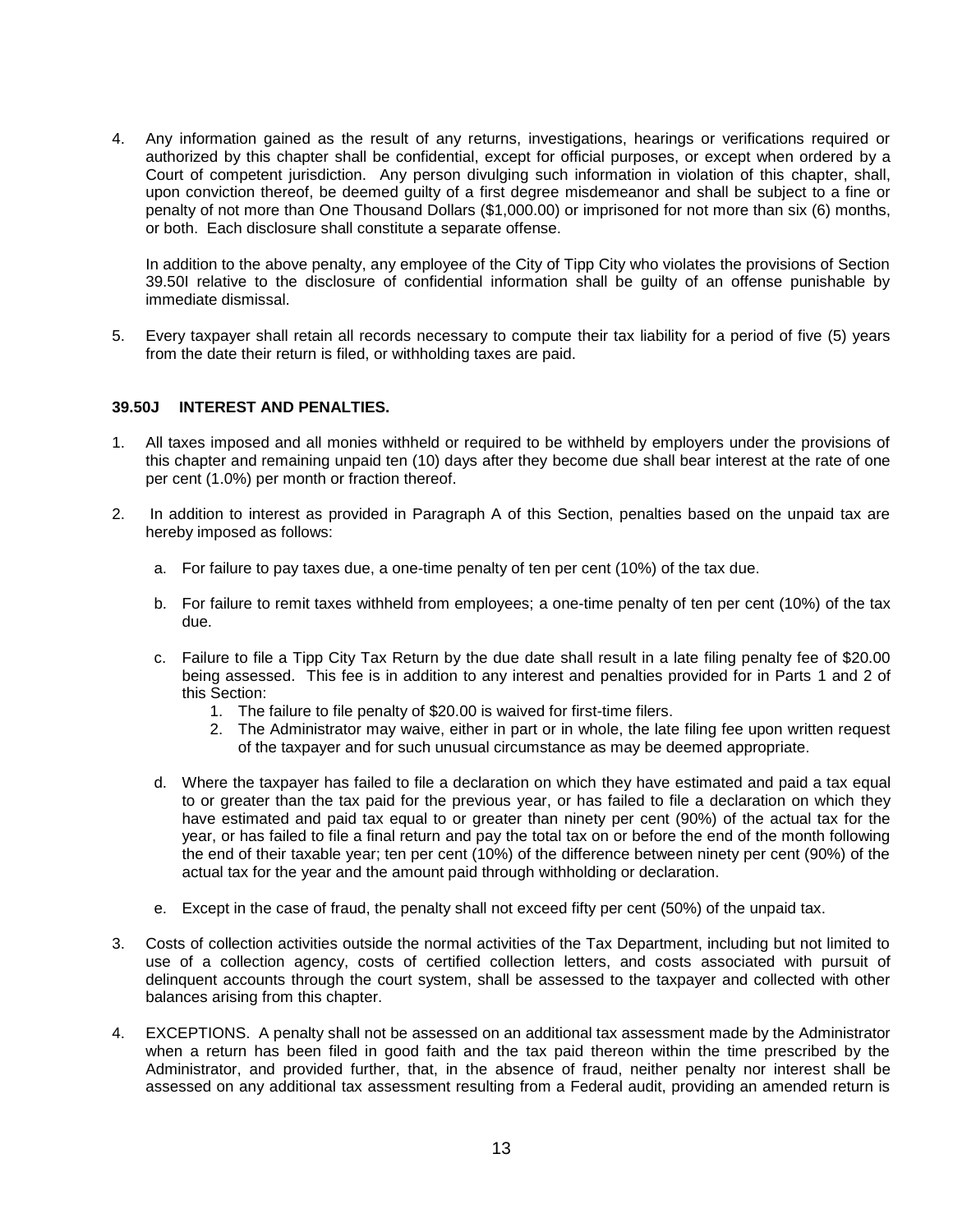filed and the additional tax is paid within three (3) months after final determination of the Federal Tax liability.

- 5. The Administrator, with the approval of the Finance Director, may abate penalty charges, either in part or in whole, upon written request of the taxpayer when the amount of said penalty is under \$100 per occurrence and for such circumstances as they may deem appropriate.
- 6. Upon recommendation of the Administrator, the Board of Review may abate penalty or interest, or both.
- 7. Provided, however, that in no case shall penalty and interest charges be levied when the total of such penalty and interest amounts to less than five dollars and one cent (\$5.01).
- 8. Any person required to withhold the tax who knowingly fails to withhold such tax, or pay over tax or knowingly attempt to, in any manner, evade or defeat such tax or the payment thereof, shall, in addition to other penalties provided by law, be liable to a penalty equal to the total amount of the tax evaded, or not withheld, or not paid over. No other penalty under this Section 39.50J shall be applied to any offense to which this penalty is applied.
- 9. Interest, but no penalty, will be assessed where an extension to pay has been granted by the Administrator and the final tax paid within the period as extended. This extension to pay is not to be confused with an extension of the annual return filing deadline. Tax amounts due are not automatically extended even if a taxpayer requests an extension of the annual return filing date.

## **39.50K COLLECTION OF UNPAID TAXES AND REFUND OF OVERPAYMENTS.**

- 1. All taxes imposed by this chapter shall be collectible, together with any interest and penalties thereon, by suit, as other debts of like amount are recoverable. Except in the case of fraud, omission of twenty-five per cent (25%) of income subject to this tax, overstatement of twenty-five per cent (25%) of tax credits or failure to file a final return, an additional assessment shall not be made after three (3) years from the time the return was due or filed, whichever is later, provided, however, in those cases in which a Commissioner of Internal Revenue and the taxpayer have executed a waiver of the Federal statute of limitation, the period within which an additional assessment may be made by the Administrator shall be one (1) year from the time of the final determination of the Federal tax liability.
- 2. Taxes erroneously paid shall not be refunded unless a claim for refund is made within three (3) years from the date when such payment was made or the return was due, or within three (3) months after final determination of the Federal tax liability, whichever is later.
- 3. Amounts of less than Five Dollars and one cent (\$5.01) shall not be refunded or assessed or pursued for collections unless such assessment results from income which the taxpayer has failed to report.

## **39.50L CRIMINAL VIOLATIONS AND PENALTIES.**

- 1. No person shall:
	- a) Fail, neglect or refuse to make any return or declaration required by this chapter; or
	- b) Make any incomplete, false or fraudulent return; or
	- c) Knowingly fail or refuse to pay the tax, penalties or interest imposed by this chapter; or
	- d) Knowingly fail or refuse to withhold the tax from their employees and remit such withholding to the Administrator; or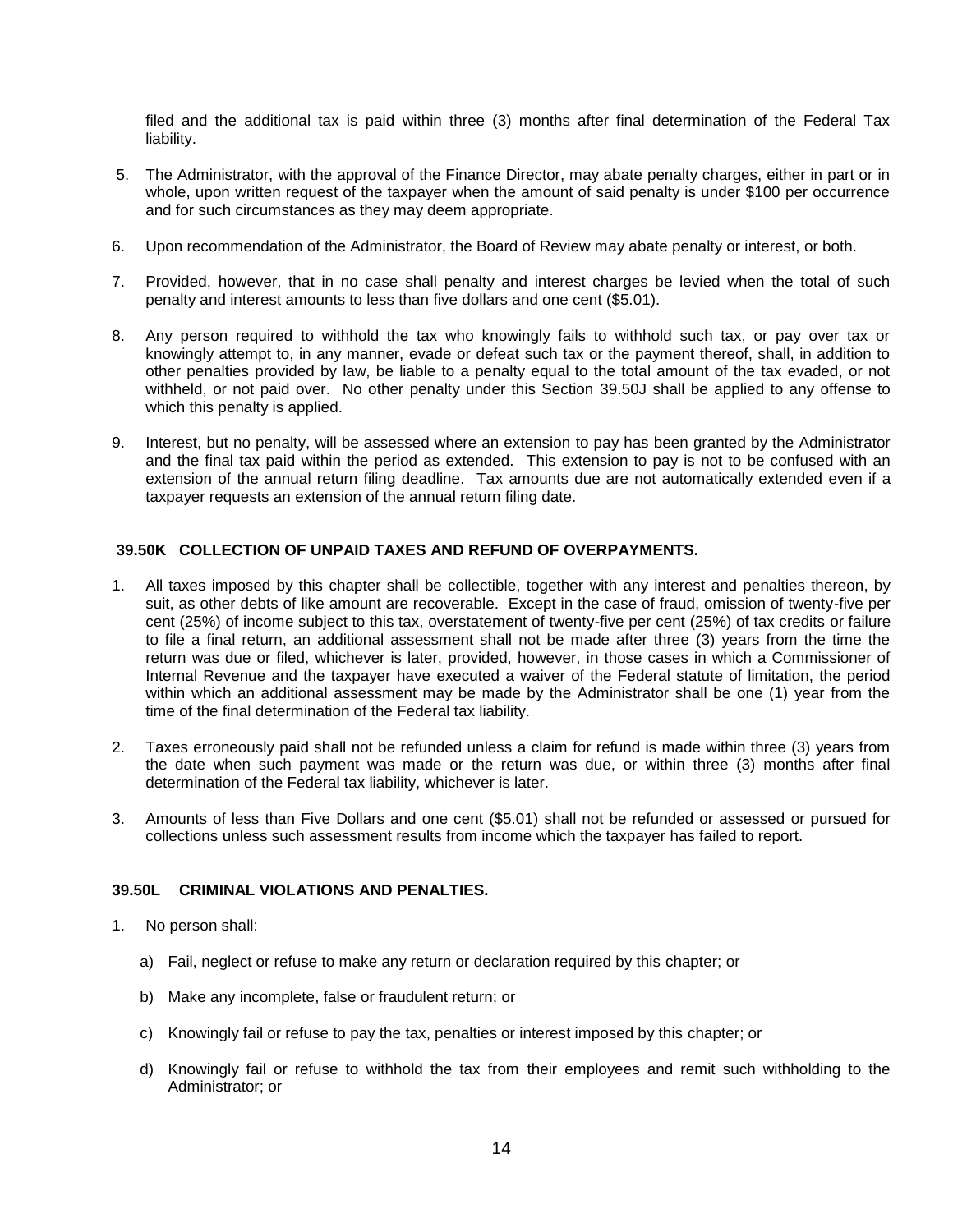- e) Refuse to permit the Administrator or any duly authorized agent or employee to examine their or their employer's books, records, papers and copies of Federal income tax returns relating to the income or net profit of a taxpayer; or
- f) Fail to appear before the Administrator and to produce their or their employer's books, records, papers or copies of Federal income tax returns relating to the income or net profits of a taxpayer upon order or subpoena of the Administrator; or
- g) Refuse to disclose to the Administrator any information with respect to the income or net profits of a taxpayer; or
- h) Fail to comply with the provisions of this chapter or any order or subpoena of the Administrator; or
- i) Attempt to do anything whatever to avoid the payment of the whole or any part of the tax, penalties or interest imposed by this chapter;
- 2. Any person who violates Section 39.50L(1) above shall be guilty of a first degree misdemeanor and shall be fined not more than One Thousand Dollars (\$1,000.00) or imprisoned not more than six (6) months or both, for each offense.
- 3. A. Any person subject to the provisions of Sections 39.50A through 39.50R inclusive, of this chapter, who has failed to file or has filed an incorrect return and/or has failed to pay the full amount of tax due, shall not be deemed to have committed an offense punishable under the provisions of this Section until the assessment issued against them under the provisions of Section 39.50H of this chapter, has become due and payable.

B. Any person who has filed a return under the provisions of Sections 39.50A through 39.50R inclusive, of this chapter, indicating the amount of tax due, and has failed to pay said tax, together with any penalties or interest that may have accrued thereon, shall not be deemed to have committed an offense for having knowingly failed to pay the tax, penalties or interest due as provided in Paragraph 1-c above, until the date of the filing of such return.

- 4. The term "person" as used in this Section shall, in addition to the meaning prescribed in Section 39.50B of this chapter, include in the case of an association or corporation not having any partner, member or officer within the City of Tipp City, any employee or agent of such association or corporation who can be found within the corporate limits of the City of Tipp City.
- 5. All prosecutions under this Section must be commenced within five (5) years from the time of the offense complained of except in the case of failure to file a final return or in the case of filing a false or fraudulent return, or failure to pay the tax due, in which event the limitation of time within which prosecution must be commenced shall be ten (10) years from the date the return was due or the date the false or fraudulent return was filed or the tax was due, whichever is later.
- 6. The failure of any employer or taxpayer or person to receive or procure a return, declaration or other required form shall not excuse them from making any information return, return or declaration, from filing such forms, or from paying the tax.

#### **39.50M BOARD OF REVIEW AND BOARD OF TAX APPEALS.**

- 1. Board of Review
	- a. A Board of Review, consisting of the City Solicitor as Chairman, the City Manager as Secretary and the President of Council is hereby created. A majority of the members of the Board shall constitute a quorum.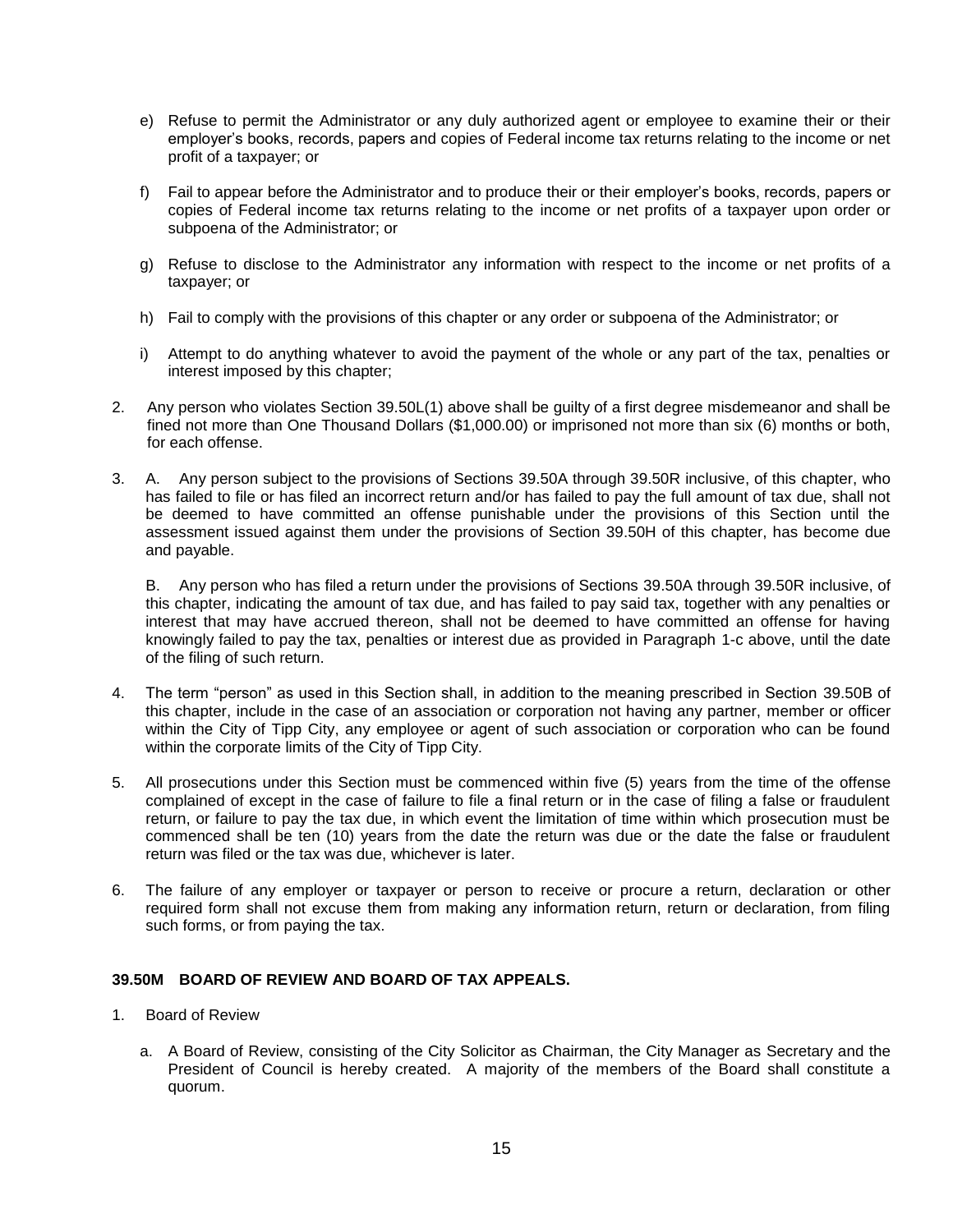- b. The Board shall adopt its own procedural rules and shall keep a record of its proceedings. All hearings of the Board shall be conducted privately and the provisions of Section 39.50I of this chapter with reference to the confidential character of information required to be disclosed by this chapter shall apply to such matters as may be presented to the Board of Review.
- c. The Board shall have the authority, upon request of the Administrator, to modify in whole or in part, any assessment of tax, penalty or interest, required to be made by this chapter. In addition, the Board may authorize the Administrator to accept partial payments for a period in excess of the time authorized in Section 39.50H of this chapter.
- d. All rules and regulations and amendments or changes thereto, which are adopted by the Administrator under the authority conferred by this chapter, must be approved by the Board of Review before the same become effective.
- 2. Board of Tax Appeals
	- a. A Board of Tax appeals, consisting of three (3) representative citizens of the City of Tipp City, not otherwise employed by the City of Tipp City, to be appointed by the City Council for a term of one year, hereby is created.
	- b. One of the members of the Board, appointed by the City Council, shall be chosen by the members as Chairman of the Board and all may receive per diem compensation to be fixed by the City Council. A majority of the members of the Board shall constitute a quorum. The Board shall adopt its own procedural rules and keep a record of its proceedings. All hearings by the board shall be conducted privately unless the taxpayer specifically requests in writing, a public hearing. Unless such written request is made, the provisions of Section 39.50I hereof with reference to the confidential character of information required to be disclosed by this chapter shall apply to such matters as may be heard on appeal before the Board.
	- c. The Board shall, on hearing, have jurisdiction to affirm, reverse or modify any such assessment, ruling or decision, or any part thereof, made by the Administrator from which an appeal has been filed as provided in Section 39.50H of this chapter.

# **39.50N ALLOCATION OF FUNDS,**

1. The funds collected under the provisions of this chapter shall be allocated in such manner as prescribed by ordinance adopted by the City Council of the City of Tipp City.

# **39.50O CREDIT FOR TAX PAID TO ANOTHER MUNICIPALITY.**

- 1. Where a resident of the City of Tipp City is subject to a municipal income tax in another municipality they shall not pay a total municipal income tax on the same income greater than the tax imposed at the highest rate to which they are subject.
- 2. Every individual taxpayer who resides in the City of Tipp City who receives net profits, salaries, wages, commissions or other personal service compensation for work done or services performed or rendered outside the City of Tipp City, if they have paid a municipal income tax on the same income taxable under this chapter to another municipality, shall be allowed a credit against the tax imposed by this chapter of the amount so paid by them or on their behalf to such other municipality. The credit shall not exceed the tax assessed by this chapter on such income earned in such other municipality or municipalities where such tax is paid. If a taxpayer receives a refund from another Municipality, the credit allowed by Tipp City must be reduced proportionately.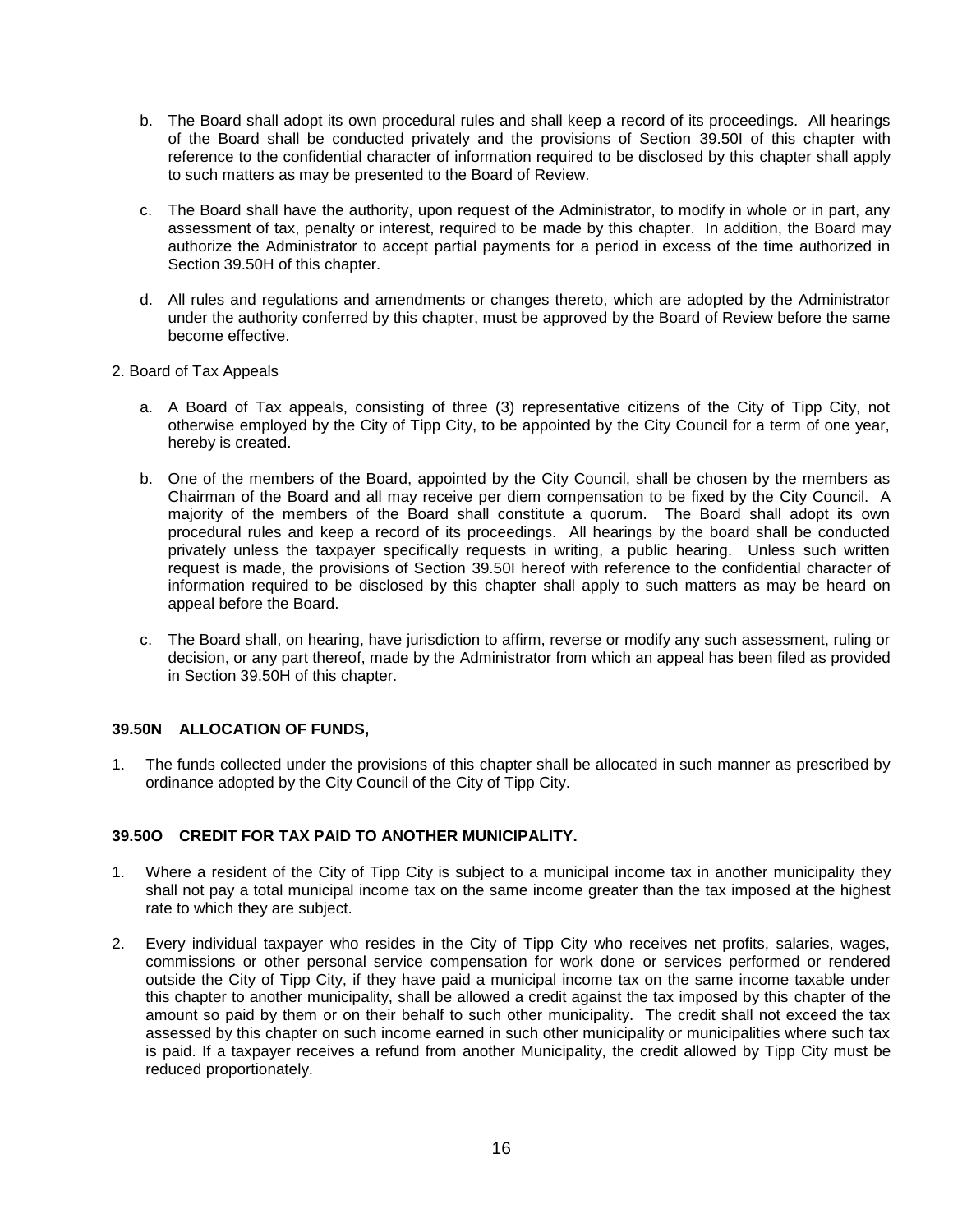3. A claim for refund or credit under this section shall be made in such manner as the Administrator may by regulation provide.

**39.50P JOINT ECONOMIC DEVELOPMENT DISTRICTS (J.E.D.D.)** (Credits For Tax Paid to Another Municipality)

- 1. Credit for tax paid to another municipality or to a Joint Economic Development District.
	- a. Where a resident of Tipp City is subject to a municipal income tax in another municipality or in a Joint Economic Development District, they shall not pay a total municipal income tax on the same income greater than the tax imposed at a higher rate.
	- b. Every taxpayer who resides in the city but receives net profits, salaries, wages, other compensation, and other income from a resident or nonresident business entity or association of which they are a partner or owner, for work done or services performed or rendered outside of the City of Tipp City, if it is made to appear that they or such business entity has paid a municipal or a Joint Economic Development District income tax on or with respect to the same income taxable under this chapter to another municipality or to a Joint Economic Development District, shall be allowed a credit against the tax imposed by this chapter in the amount so paid by them, in their behalf, or by such business entity, to the other municipality or to a Joint Economic Development District. In no event, however, shall any municipal income tax or any Joint Economic Development District income tax to the extent paid to another municipality or to a Joint Economic Development District and allowed as a credit hereunder be deductible in computing the net profit of such taxpayer or such business entity. In addition, the credit shall not exceed the tax assessed by this chapter on income earned in such other municipality or municipalities or Joint Economic Development District(s) where the tax is paid.
	- c. A claim for refund or credit under this section shall be made in such a manner as the Tax Administrator may, by regulation, provide.
- 2. Requirements For Joint Economic Development Districts.
	- a. Specific provisions of this chapter may be modified as they apply to Joint Economic Development Districts if the modifications are passed by Council in an ordinance which either specifically approves a Joint Economic Development District Contract or specifically amends this chapter.

### **39.50Q SAVING CLAUSE.**

This chapter shall not apply to any person, firm, or corporation, or income, as to whom, or as to which it is beyond the power of the City Council to impose the tax herein provided for. If any sentence, clause, section or part of this chapter, or any tax against any individual or any of the several groups specified herein, is found to be unconstitutional, illegal or invalid, such unconstitutionality, illegality or invalidity shall affect only such clause, sentence, section or part of this chapter and shall not affect or impair any of the remaining provisions, sentences, clauses, sections or other parts of this chapter. It is hereby declared to be the intention of the Electors of the City of Tipp City that this chapter would have been adopted had such unconstitutional, illegal or invalid sentence, clause, section or part thereof not been included herein.

#### **39.50R COLLECTION OF TAX AFTER TERMINATION OF CHAPTER.**

1. This chapter shall continue effective insofar as the levy of taxes is concerned until repealed, and insofar as the collection of taxes levied hereunder and actions or proceedings for collecting any tax so levied or enforcing any provisions of this chapter are concerned, it shall continue effective until all of said taxes levied hereunder are fully paid and any and all suits and prosecutions for the collection of said taxes or for the